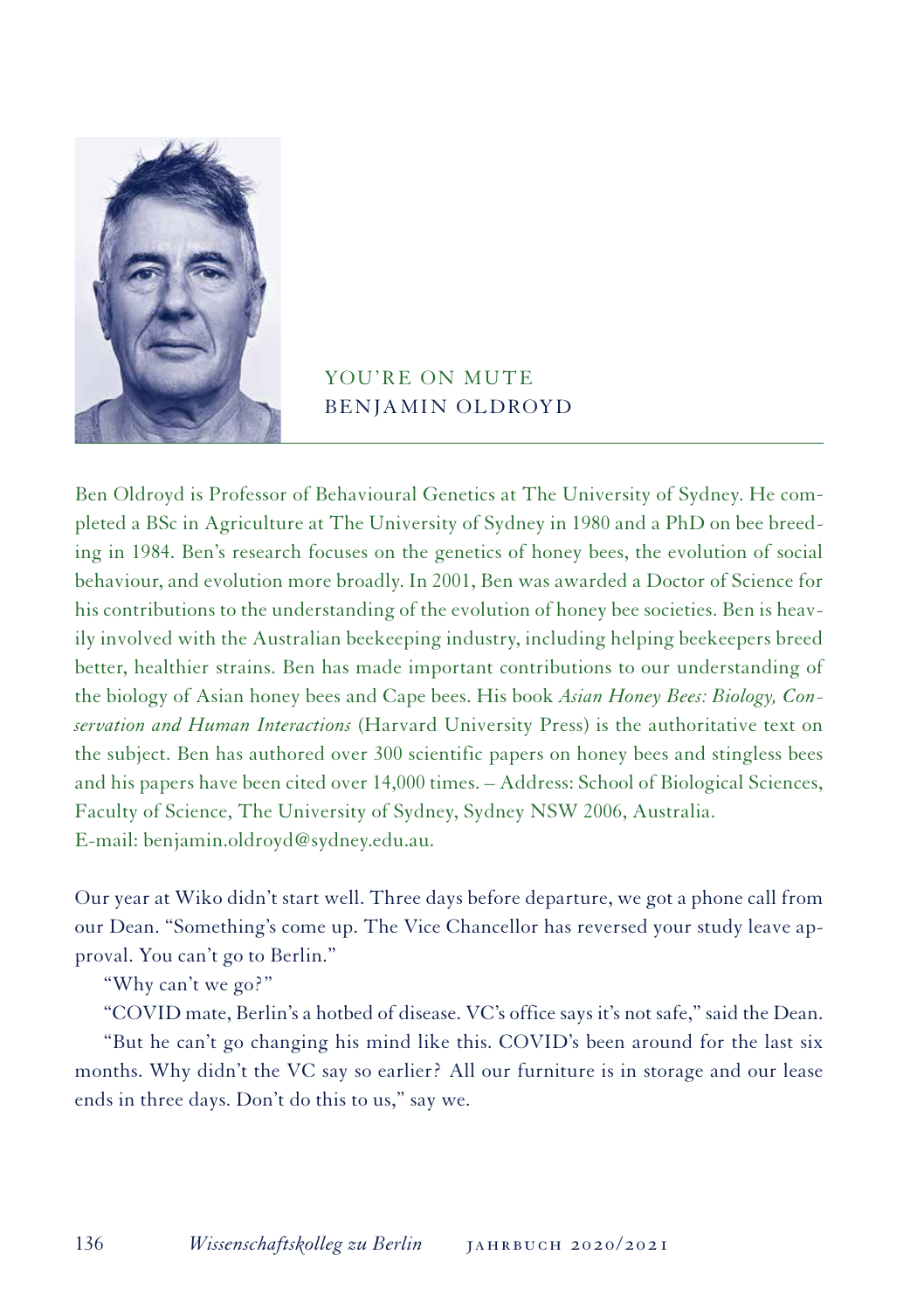"Hmm, you have a point. Let me call them and I'll call you back," says the Dean.

24 hours pass… Ring! Ring!

"Iain [the Dean] here. I found out what the problem is. Some lawyer in the VC's office says that if you catch COVID in Berlin you might sue the University. That would put our Worker's Compensation insurance premium up. So you can't go."

Us: "Please thank the VC for and his lawyer for their heartfelt concern for our welfare. Is there anything that can be done?"

The Dean: "Well you could resign, and we could have a handshake agreement to rehire you when you get back to Australia. (Pardon me, a COVID-safe elbow-bounce agreement.)"

"We don't like that plan too much. You might forget to rehire us. What about we waive our right to worker's compensation?"

"Good idea," says the Dean. "Let me call the VC's office."

Ring! Ring! "Sorry, the legal team has called a very expensive consultant who says that Worker's Compensation is not a negotiable right. You are not allowed to go."

We are getting rather stressed at this point. Our plane to is set to depart in 24 hours.

"How about we use our long service leave?" we enquire.

"Let me get right back to you," says the ever-obliging Dean.

Ring! Ring! "No, you can't take long service leave. Legal won't approve it because they know that you are going to Berlin and you might die or, worse, be permanently incapacitated. We have a duty of care."

At this point we are seriously desperate. "Iain," say we. "How can it be any of the University's business what we do when we are on long service leave? If, for example, we chose to go Afghanistan for a nude sky-diving holiday that would not be a problem, right?"

"Good point," says the ever optimistic Dean. "Let me get back to you."

Ring! Ring! "OK you can take your long service leave, but only to the end of the year. Then you are on leave without pay. I'll send you a letter. Goodbye and good luck."

So at 10 pm the next day, we arrive at Sydney airport on a cold and wet August night with five huge bags and a great sense of relief.

The Sydney international terminal was a ghost town. Not quite tumbleweeds, but only one lonely desk open. You felt that the lights might be going out at any moment and they'd be bringing out the hurricane lamps. As the Cold Chisel song goes: *The last plane out of Sydney's almost gone*. Which it was. The government had banned all international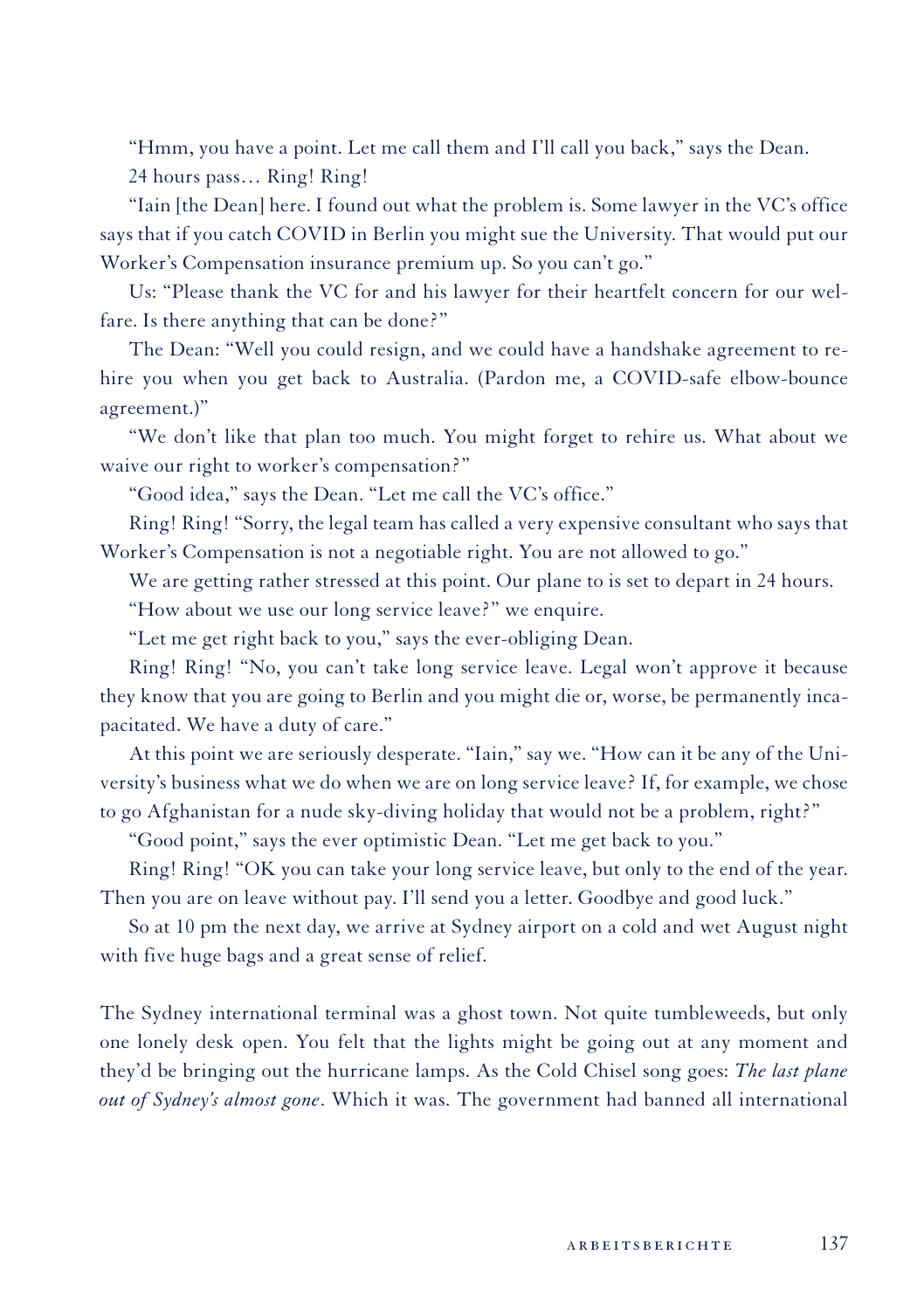travel except for "exceptional circumstances," for which one had to seek approval. Fortunately we had got such approval on the basis of our study leave and our invitation from Wiko. But the airline still had to call some official in Canberra about each and every passenger. It took a while to get us boarded.

After passport control, the normally bustling shops selling ridiculously priced Italian suits, American undies, and French perfumes were shuttered. Even the booze places were mostly closed. On the Qatar plane, the only airline company brave (or subsidized?) enough to keep flying to Australia from Europe, the cabin crew wore full PPE for the entire flight. Maybe the VC's lawyer was right?

But… we eventually arrived at Tegel Airport on a beautiful summer afternoon. No masks, no quarantine, no questions, no nothing! Everybody and everything was apparently normal. The sun shone. The trees and grass were verdant. Children played. Birds sang. Dogs woofed and chased each other about. Above all, no obvious signs of dead or dying people. We were greeted at Villa Walther by the smiley Vera and Daniela, who showed us to our glorious apartment via a marble stairway to heaven. In the meantime, Dennis had somehow manhandled our bags up in the lift and was manoeuvring them through the kitchen window. We had made it to Wiko!

What's to be said about Wiko 2020/2021? While I'm sure that every year is unique in its own special way, I think that we were the extra-special Covid Class. By the end of October, as the trees started to turn and there was a distinct nip in the morning air, the case numbers were rocketing and the lockdown began to tighten its grip. Wiko staff were insisting that we followed the Robert Koch Institute's rules to the letter. No more dinners or in-person lunches. Every meeting and colloquium shall be on line. No visitors allowed. Further afield, all the delights of Berlin were closed to us.

So we had to make our own fun. Clandestine dinners in each other's apartments. Baking competitions for the best *Käsekuchen*. But above all, there was the Wicked Wiko Runners.

I have always been a runner/cyclist/gym person and prided myself on being fairly fit. But the longest distance I had ever run was 14 km in Sydney's iconic City-to-Surf, and that was 25 years ago. I was somewhat alarmed, then, when our rather fit-looking neighbour Bettina Schwab, a neurobiologist, proposed a Sunday run of unspecified distance. "But last weekend we went 20 km," said Bettina brightly, with an ambiguous smile that was simultaneously charming and menacing.

And so began the Wicked Wiko Runners. (How did we ever come up with that stupid name?) We were soon joined by others, most notably by Shamil Jeppie, a historian from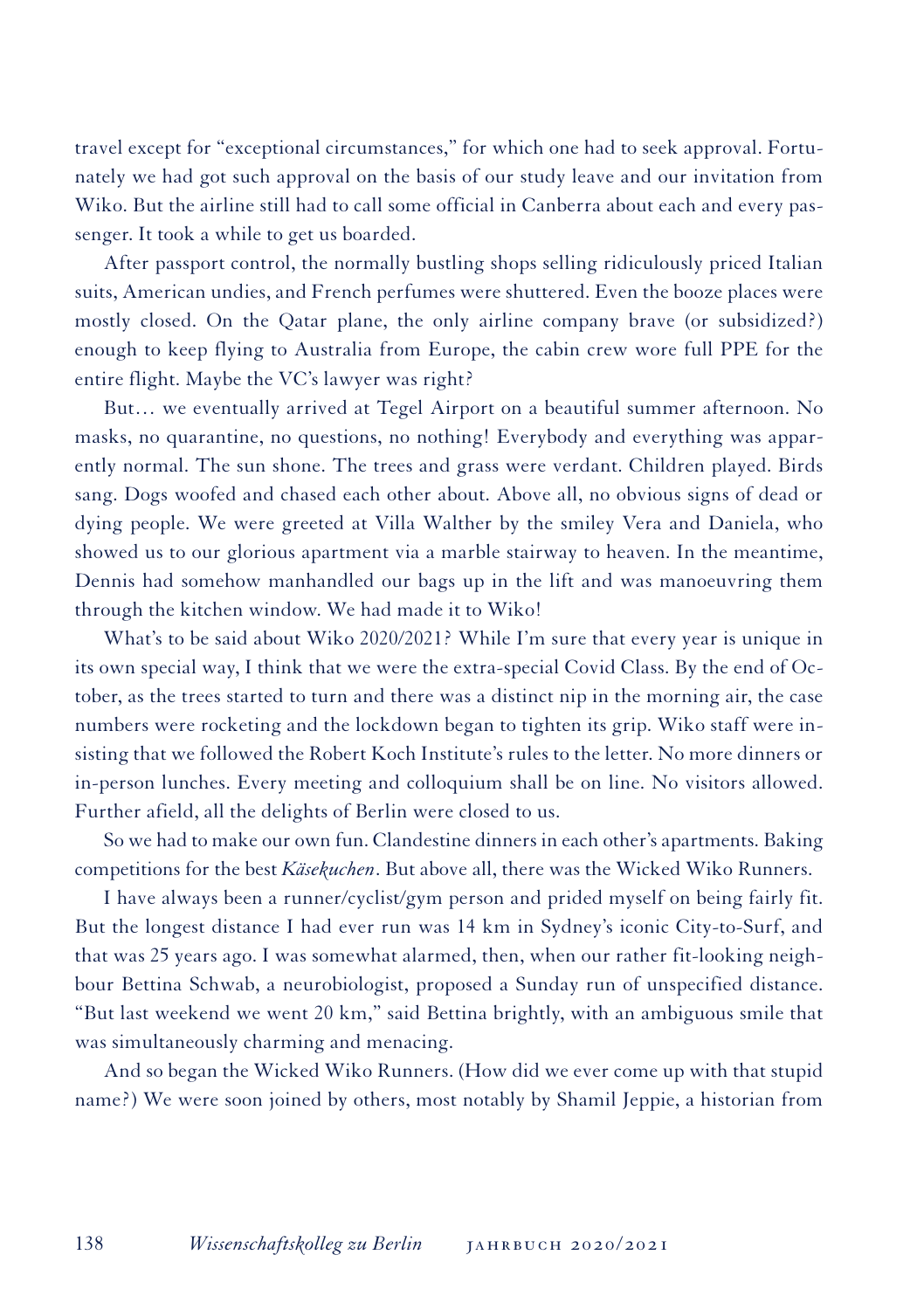Cape Town. Shamil is a serious runner and proposed that we should train for the Berlin half-marathon in March. Surely the lockdown would be over by then?

WWR grew and grew. Some people had never run before, some were regular joggers. Shamil and Yossi Yovel were in a class of their own. I am embarrassed to admit that Yossi regularly lapped me after just six circuits of the splendid Grunewald athletic field where Shamil had us doing his "speed training" program on Tuesday evenings.

We ran all winter. Even when it was minus  $10^{\circ}$  C with deep snow, still we ran through the magical forest. Beside frozen lakes and streams, up steep trails, and over ravines, with only animal tracks of such number and variety that you couldn't believe that you were so close to the city. As the winter wore on, we ran further and further: 10, 15, 20 km. Distances that I didn't believe I could possibly do. Pad, pad, pad through the freshly fallen snow. Don't stop or fall because you will surely freeze. I wore out two pairs of winter tights!

Is there any better way to get to know your fellow Fellows than by running together? I learned about bat navigation, Timbuktu, autonomous robots that will swim into your kidney to fix a tumour, war criminals in Liberia, Argentina's ecological and political disasters, and practical philosophy (among many other things). For example, should a vaccinated person have more rights than an unvaccinated one? One point of view is "no" because no human should have additional rights over another. Another is "yes" because it's spiteful and irrational not to. Eventually I was persuaded that a vaccinated person should have more freedoms because it will encourage vaccination.

I also learned about how to write a book. For most of the year, five or six of us met with Daniel Schönpflug, to read each other's chapter drafts. If you are planning on writing a book at Wiko, I strongly recommend that you form or join such a group with Daniel, especially if you are aiming at something more popular. It's all about scenes, you will discover.

One of Wiko's missions is to transform you by helping you to confront alternative perspectives. So I will finish by telling you about my own little transformation. At Wiko I met sociologists, and sociologists have a different view of the world from what you and I do (unless you are a sociologist). To a sociologist, everyday things that seem perfectly straightforward, solid, and well-defined are in fact a "social construct." For example, I was challenged early on to understand that "wilderness" is a social construct. To me wilderness is the antithesis of a social construct, because it should not be constructed. It should be nature getting on with things all by itself. But no, it's a social construct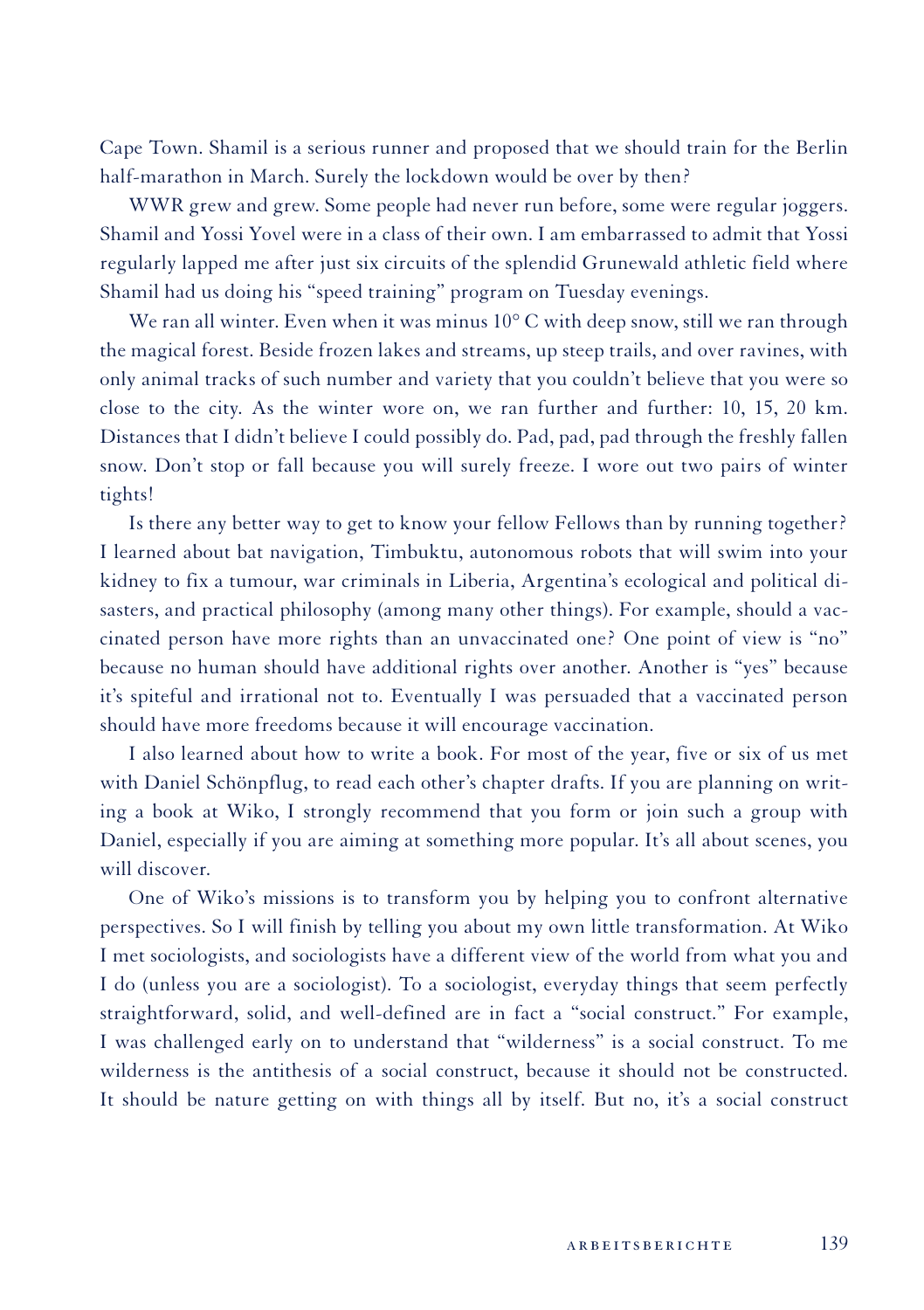because it evokes ideas of "the wild West," *terra nullius*, noble savages, etc. Well, I still think that wilderness is a thing, but I now grant that it has a sociological aspect to it.

OK, what about sex? Sex is definitely a social construct, I was informed. So's race, gender, poverty, all socially constructed. What about gravity? That's tricky, but for sure the *study* of gravity is a social construct. What about dachshunds? Well they are definitely a social construct. But could we not all describe a dachshund as a long dog with short legs and a long snout that we can all recognize? I can even point to some genes that are fixed in dachshunds. Isn't a dachshund a real thing in the real world? Do we always have to analyse everything from a sociological perspective?

As the year played out, the discussions between the biologists and the sociologists got a little fractious. But by year's end I think that I slowly came to see what they are on about. So here is my understanding, for what it's worth, and I hope it will help you stay calm when seemingly nutty things are being said. Although they might be reticent to say so in public, in their hearts sociologists do not deny that things like gravity, biological sex, and human variation are real things in the real world. But to a sociologist mere physics and biology are not interesting. It's how we react as a society and as individuals to physics and biology that is interesting. For sure there are men and women, and on average they are biologically different in some obvious respects. But to a sociologist these differences are not interesting. Much more interesting thing is why there are pay differences between men and women, and why some ethnic groups have lower or higher socioeconomic outcomes.

In the end I came to appreciate this perspective: these differences are indeed socially constructed. But I still wish that some of my new friends would be a little less dogmatic. It seems to me that make-believe denialism of physical realties isn't helpful to the cause and detracts from an important argument.

## Outputs:

It was a very good year!

First and foremost, I wrote nine chapters of a planned 13-chapter popular book on epigenetics and evolution. I am extremely grateful to Daniel and the rest of the Book Club for their encouragement, guidance, and support in this endeavour.

I co-edited a special issue of the *Philosophical Transactions of the Royal Society of London*  on the above topic (cunning me).

My last three PhD students submitted their theses.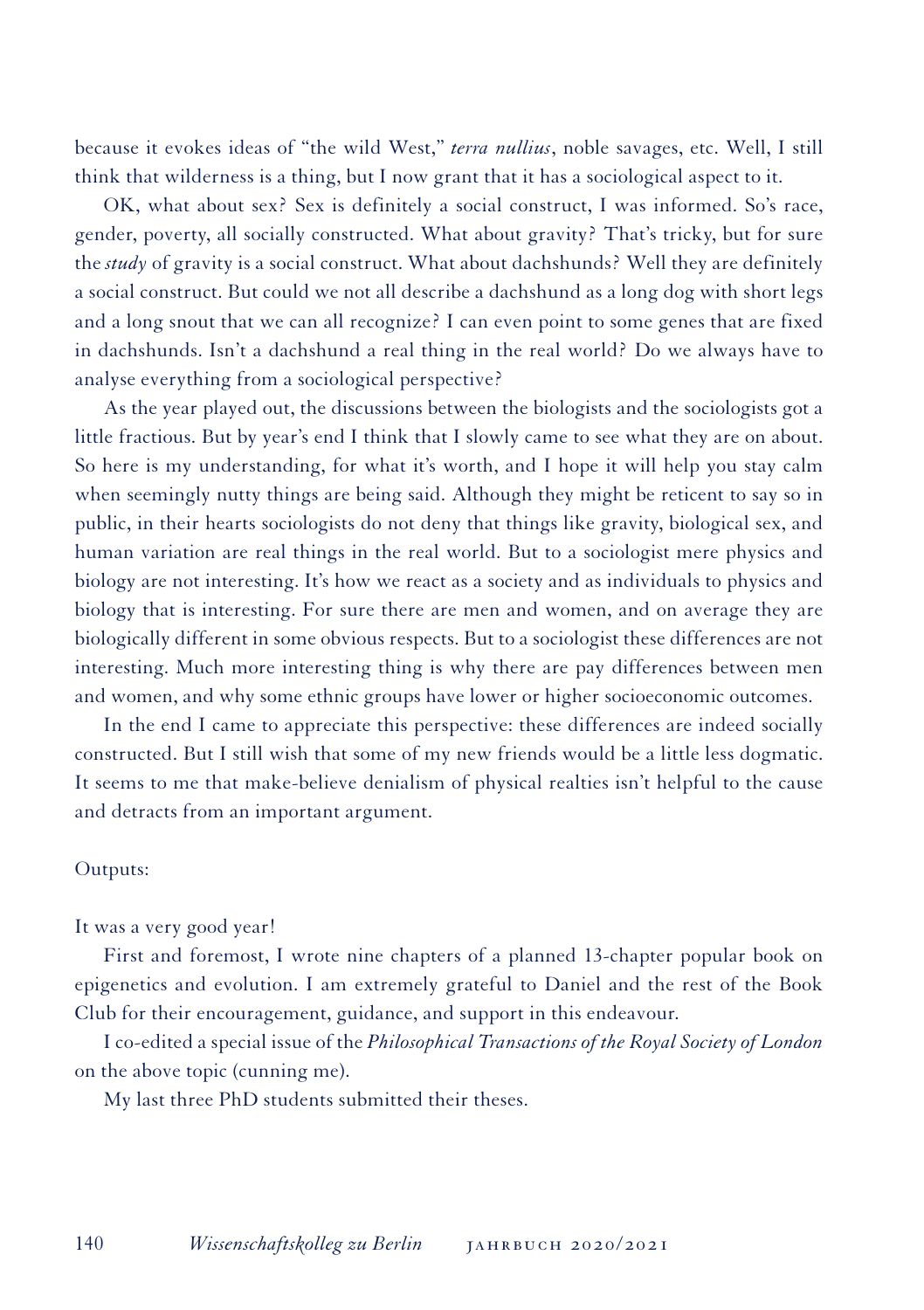And I published the following:

- Aamidor, S. E., M. H. Allsopp, R. J. Reid, M. Beekman, G. Buchmann, T. Wossler, and B. P. Oldroyd (2020). "What mechanistic factors affect thelytokous parthenogenesis in *Apis mellifera capensis* queens?" *Apidologie* 51: 329–341.
- Ashe, A., V. Colot, and B. P. Oldroyd (2021). "How does epigenetics influence the course of evolution?" *Philosophical Transactions of the Royal Society B* 376: 20200111.
- Cardoso-Junior, C. A. M., I. Ronai, K. Hartfelder, and B. P. Oldroyd (2020). "Queen pheromone modulates the expression of epigenetic modifier genes in the brain of honeybee workers." *Biology Letters* 16: 202000440.
- Cardoso-Junior, C. A. M., B. Yagound, I. Ronai, E. J. Remnant, K. Hartfelder, and B. P. Oldroyd (2021). "DNA methylation is not a driver of gene expression reprogramming in young honey bee workers." *Molecular Ecology* 30: 4804–4818.
- Gillard, T. L., and B. P. Oldroyd (2020). "Controlled reproduction in the honey bee (*Apis mellifera*) via artificial insemination." *Advances in Insect Physiology* 59: 1–42.
- Oldroyd, B. P., and B. Yagound (2021). "Parent-of-origin effects, allele-specific expression, genomic imprinting and paternal manipulation in social insects." *Philosophical Transactions of the Royal Society B* 376: 20200425.
- Oldroyd, B. P., and B. Yagound (2021). "The role of epigenetics, particularly DNA methylation, in the evolution of caste in insect societies." *Philosophical Transactions of the Royal Society B* 376: 20200115.
- Oldroyd, B. P., B. Yagound, M. H. Allsop, M. J. Holmes, G. Buchmann, A. Zayed, and M. Beekman (2021). "Adaptive, caste-specific changes to recombination rates in a thelytokous honeybee population." *Proceedings of the Royal Society B* 288: 20210729.
- Utaipanon, P., M. J. Holmes, G. Buchmann, and B. P. Oldroyd (2021). "Split or combine? Effects of repeated sampling and data pooling on the estimation of colony numbers obtained from drone genotyping." *Apidologie* 52: 620–631.
- Utaipanon, P., T. M. Schaerf, N. C. Chapman, M. J. Holmes, and B. P. Oldroyd (2021). "Using trapped drones to assess the density of honey bee colonies: a simulation and empirical study to evaluate the accuracy of the method." *Ecological Entomology* 46: 128–137.
- Yagound, B., K. A. Dogantzis, A. Zayed, J. Lim, P. Broekhuyse, E. J. Remnant, M. Beekman, et al. (2020). "A single gene causes thelytokous parthenogenesis, the defining feature of the Cape honeybee *Apis mellifera capensis*." *Current Biology* 30: 2248–2259.